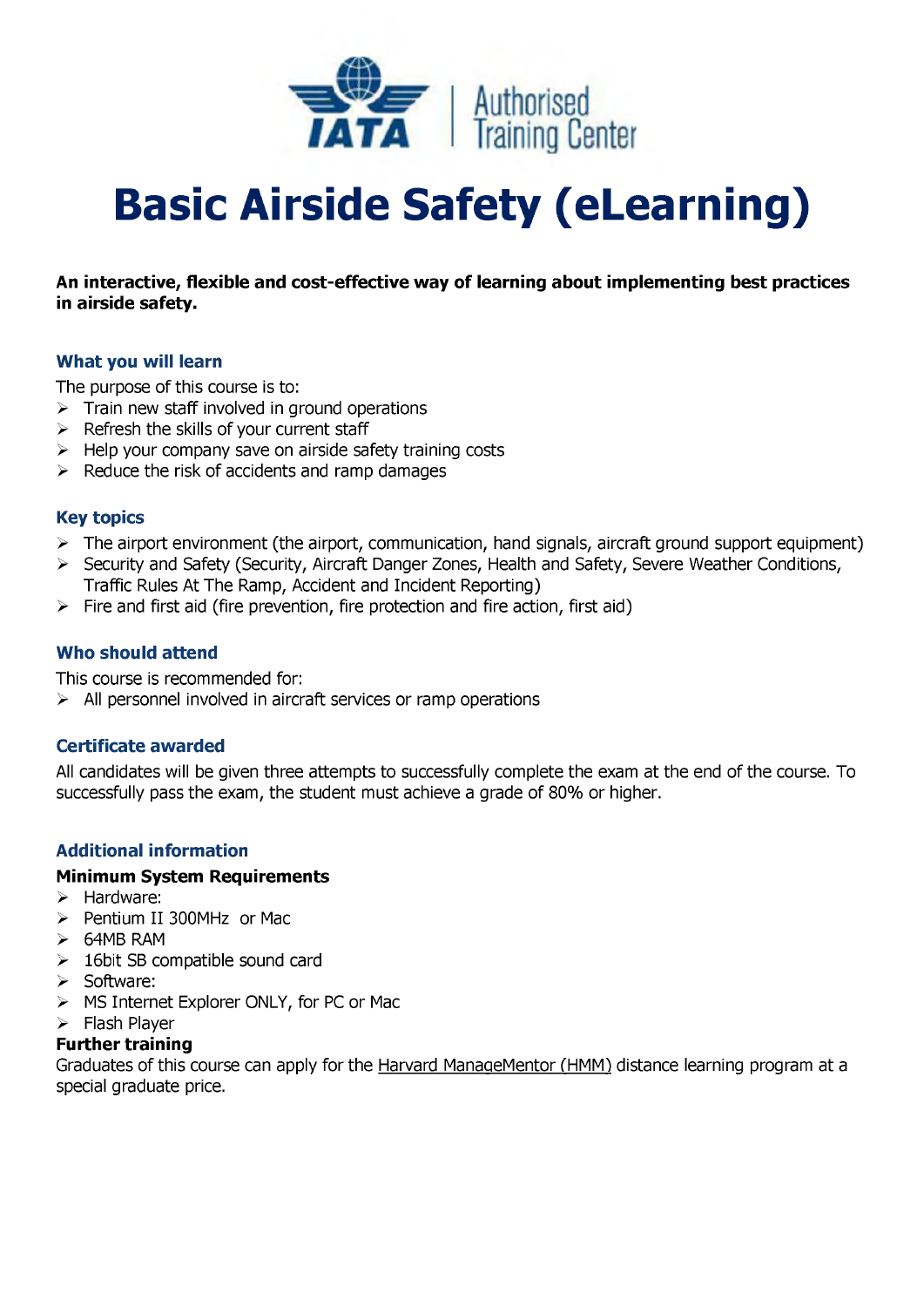

#### **User Login**





Powered by AllTrain, www.all-train.com

 $\frac{1}{14}$ 

Edit Profile L. L. Hole

Wetcome, Triuntufyllos Ferelis

Log Diff. W.



All A B C D E F G H I J K L M N O P Q R S T U V W X Y Z